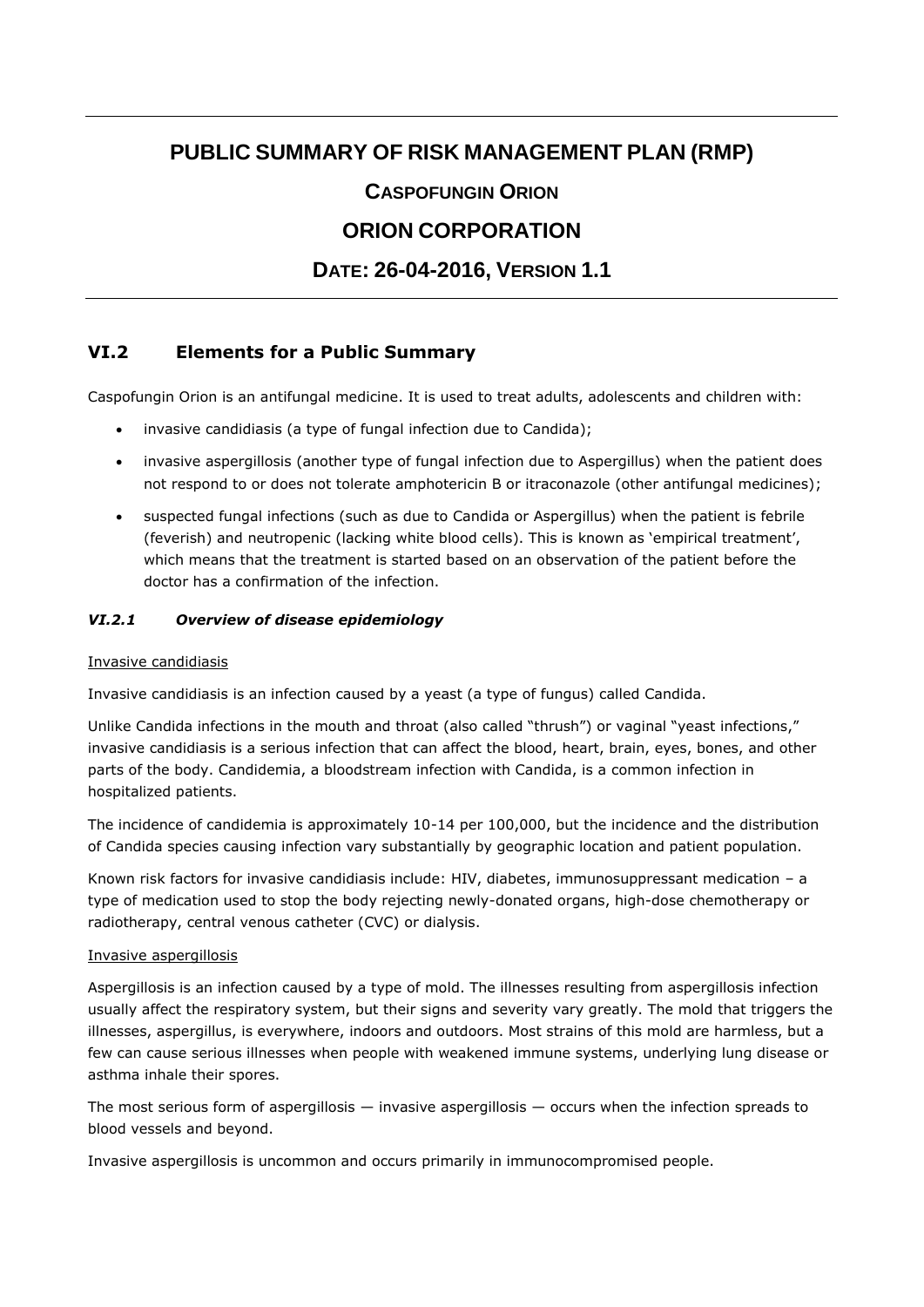Prospective surveillance among transplant recipients performed during 2001-2006 in found that invasive aspergillosis was the most common type of fungal infection among stem cell transplant recipients and was the second-most common type of fungal infection among solid organ transplant recipients, with a 12-month cumulative incidence of 19%.

## *VI.2.2 Summary of treatment benefits*

The active substance in this medicinal product, caspofungin, belongs to a group of antifungal medicines known as 'echinocandins'. It works by interfering with the production of a component of the fungal cell wall called 'glucan polysaccharide', which is necessary for the fungus to continue living and growing. Fungal cells treated with caspofungin have incomplete or defective cell walls, making them fragile and unable to grow. This stops the infection from spreading and gives the body's natural defences a chance to completely get rid of the infection.

The following information is based on studies made with caspofungin originator product Candicas.

In invasive candidiasis, 73% of the adults treated with caspofungin who could be assessed had a favourable response (80 out of 109), compared with 62% of the adults treated with amphotericin B (71 out of 115).

In invasive aspergillosis, 41% of the adults had a favourable response at the end of the study (26 out of 63). Of the adults who did not respond to other treatments, 36% responded to caspofungin (19 out of 53). Of those who did not tolerate other treatments, 70% responded to caspofungin (7 out of 10).

Similar responses were seen in children and adolescents: 50% of those with invasive candidiasis (5 out of 10) and 81% of those with invasive aspergillosis (30 out of 37) responded to caspofungin.

In the empirical treatment of febrile neutropenic patients, caspofungin was as effective as amphotericin B. In the adult study, 34% of both groups of adults had a favourable response. Similar results were seen in the study of children and adolescents.

## *VI.2.3 Unknowns relating to treatment benefits*

The safety and efficacy of caspofungin have not been sufficiently studied in clinical trials involving neonates and infants below 12 months of age. Caution is advised when treating this age group.

## *VI.2.4 Summary of safety concerns*

#### **Important identified risks**

| <b>Risk</b>                           | What is known                                                                                                                                                                                                                                                                                                | <b>Preventability</b>                                                                                                                                                                                                                                                                                              |
|---------------------------------------|--------------------------------------------------------------------------------------------------------------------------------------------------------------------------------------------------------------------------------------------------------------------------------------------------------------|--------------------------------------------------------------------------------------------------------------------------------------------------------------------------------------------------------------------------------------------------------------------------------------------------------------------|
| Serious hypersensitivity<br>reactions | Serious and sudden allergic<br>reactions (anaphylaxis) have<br>been reported in association<br>with caspofungin administration.<br>In addition rash, facial swelling,<br>rapid swelling of e.g. mouth and<br>throat (angioedema), itching,<br>sensation of warmth, or<br>bronchospasm have been<br>reported. | Caspofungin must not be used if<br>the patient is<br>allergic/hypersensitive to<br>caspofungin or to any of the<br>other ingredients of this<br>medicinal product. Doctor and<br>nurse should be informed before<br>onset of therapy if the patient<br>has any allergies and/or any<br>history of hypersensitivity |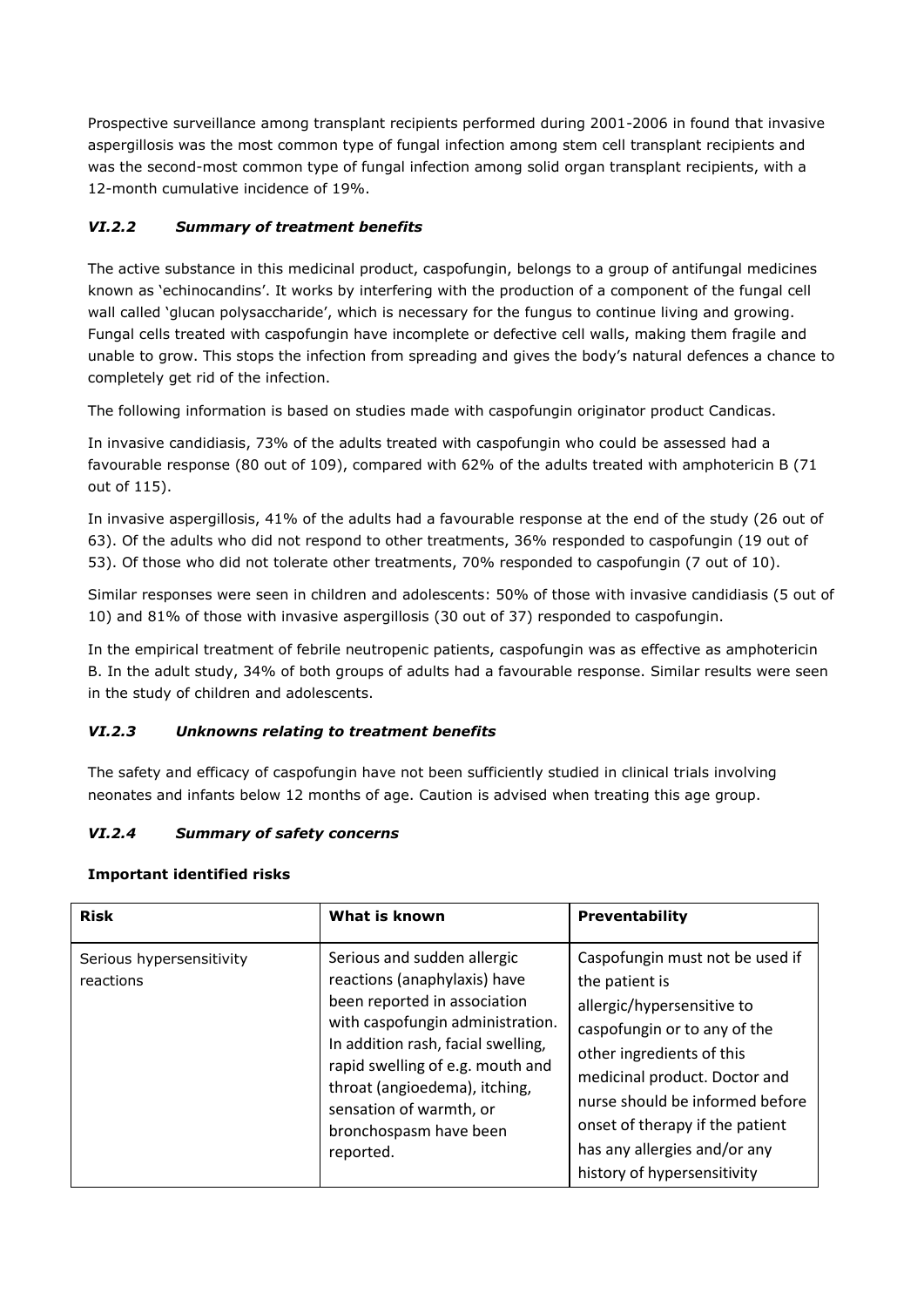|                                                                                                                                                                                        |                                                                                                                                                                                                                              | reactions.                                                                                                                              |
|----------------------------------------------------------------------------------------------------------------------------------------------------------------------------------------|------------------------------------------------------------------------------------------------------------------------------------------------------------------------------------------------------------------------------|-----------------------------------------------------------------------------------------------------------------------------------------|
| Increase in caspofungin levels in<br>blood in adult patients with<br>moderate liver impairment<br>(increased caspofungin AUC in<br>adult patients with moderate<br>hepatic impairment) | In patients with moderately<br>impaired liver function, liver<br>eliminates caspofungin slower<br>than normally thus<br>concentration of caspofungin in<br>blood may increase to too high<br>levels causing adverse effects. | Lower dose should be<br>administered in patients with<br>moderately impaired liver<br>function.                                         |
| Increased liver enzymes when<br>used concomitantly with<br>cyclosporine (medicine used to<br>help to prevent organ transplant<br>rejection or to suppress immune<br>system)            | Concomitant administration of<br>caspofungin and cyclosporine<br>may affect liver which causes<br>increase liver enzyme levels in<br>blood.                                                                                  | Close monitoring of liver<br>enzymes with blood tests may be<br>necessary if caspofungin and<br>cyclosporine are used<br>concomitantly. |

# **Important potential risks**

| <b>Risk</b>                                  | What is known (Including reason why it is considered a<br>potential risk)                                                                                                                                                                                                                                                                                                                                                                                                                                                                                                                                                                                                                                                                |
|----------------------------------------------|------------------------------------------------------------------------------------------------------------------------------------------------------------------------------------------------------------------------------------------------------------------------------------------------------------------------------------------------------------------------------------------------------------------------------------------------------------------------------------------------------------------------------------------------------------------------------------------------------------------------------------------------------------------------------------------------------------------------------------------|
| Harmful effects on liver<br>(hepatotoxicity) | Laboratory abnormalities in liver function tests have been seen in<br>healthy volunteers and adult and child patients treated with<br>caspofungin. In some adult and child patients with serious<br>underlying conditions who were receiving multiple concomitant<br>medications with caspofungin, cases of clinically significant liver<br>dysfunction, inflammation of the liver and liver failure have been<br>reported; however a causal relationship to caspofungin has not<br>been established. Patients who develop abnormal liver function<br>tests during caspofungin therapy should be monitored for evidence<br>of worsening liver function and the risk/benefit of continuing<br>caspofungin therapy should be re-evaluated. |

## **Missing information**

| <b>Risk</b>                                                                                                         | What is known                                                                                                                          |
|---------------------------------------------------------------------------------------------------------------------|----------------------------------------------------------------------------------------------------------------------------------------|
| Administration in children with<br>any degree liver impairment or<br>adult patients with severe liver<br>impairment | There is no clinical experience in adult patients with severe liver<br>impairment and in children with any degree of liver impairment. |
| Administration during pregnancy<br>or breast-feeding                                                                | There are no or limited data from the use of caspofungin in<br>pregnant women. Caspofungin should not be used during                   |